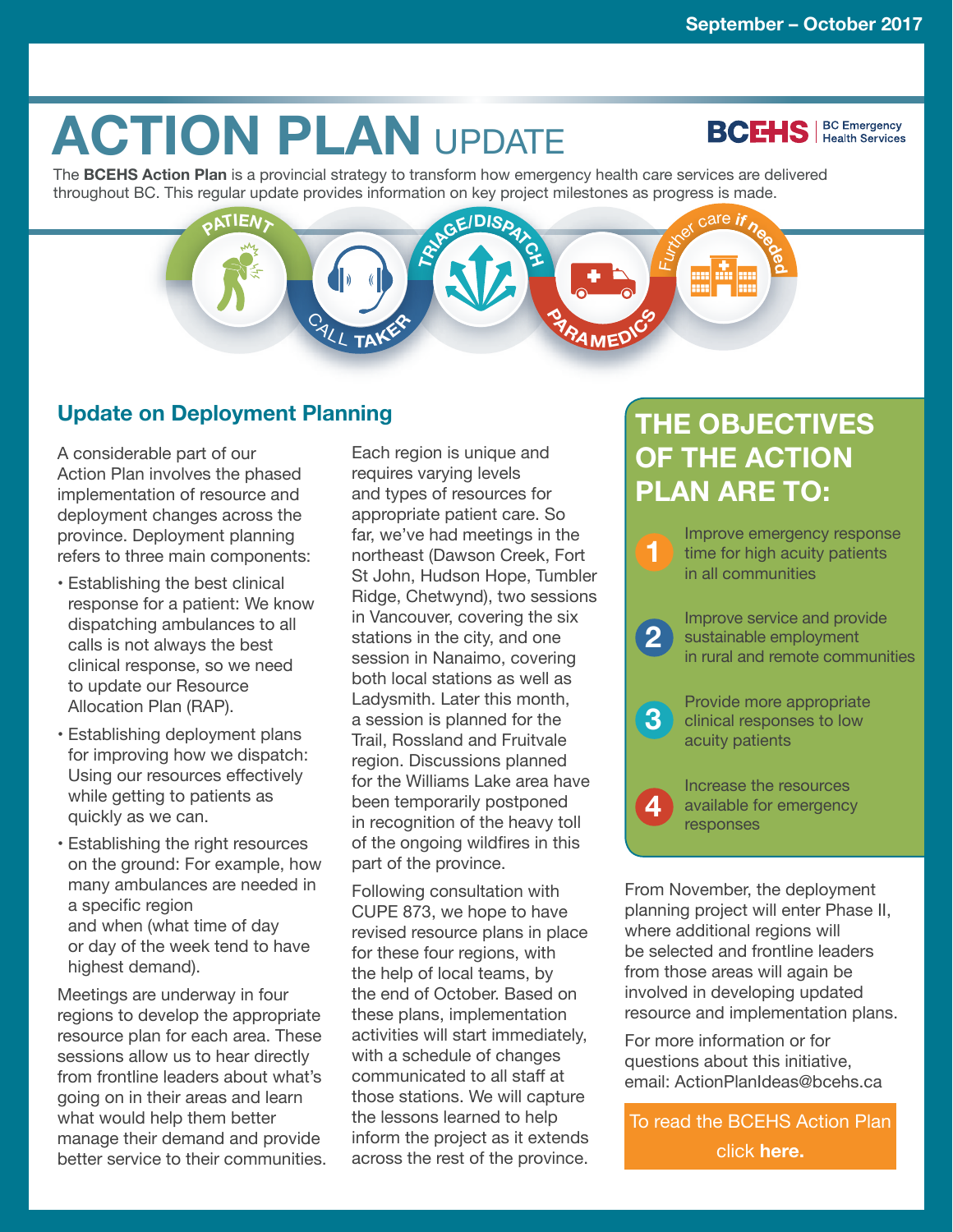

#### **Introducing: CliniCall**

Remote clinical support is coming to the Vancouver Dispatch Operations Centre and it will be called **CliniCall.** The **CliniCall**  name spins off 'Clinical Support Services' by introducing the word 'Call' into the title. **CliniCall** is the new name given to what we were previously referring to as secondary triage. The new name is a fitting addition seeing as these services are largely provided over the phone.

**CliniCall** builds upon the current Emergency Physician Online Support (EPOS) model which is virtual, giving clinical emergency physician support to paramedics in the field. The new model introduces Paramedic Specialists into BCEHS dispatch centres to provide clinical support to both paramedics and dispatch staff, with EPOS becoming an escalation point for more complex clinical advice.

When **CliniCall** is fully operational, it will offer remote support across the province in many ways:

- Clinical prioritization of resources by Paramedic Specialists
- Call response upgrade and downgrade consultation in dispatch
- Reviews of pending events queue for Technical Advisor, high risk hazards and delayed calls
- Clinical support for crews on non-medical transport calls
- Starting in 2018, 24/7 clinical support hub for crews and first responders
- Support to emergency medical call takers and emergency medical dispatchers on clinical/medical questions or clarification
- Starting in 2018, call-backs to pending or on hold calls to complete secondary clinical assessment/triage of patients to support prioritization

Rene Bernklau, a BCEHS senior paramedic with 36 years experience, has been hired as the **CliniCall** Operations Manager. Rene has begun in this new role and will be responsible for the overall function and programs of **CliniCall.**

A clinical support working group for this project has been formed with representation from all BCEHS dispatch centres. The group is meeting weekly to help define the practice, determine which tools will be needed, and decide how existing systems may need to be adapted to make **CliniCall** a success.

More information on this initiative will be shared in upcoming updates.

## **CliniCall** support services

**PAGE TWO**